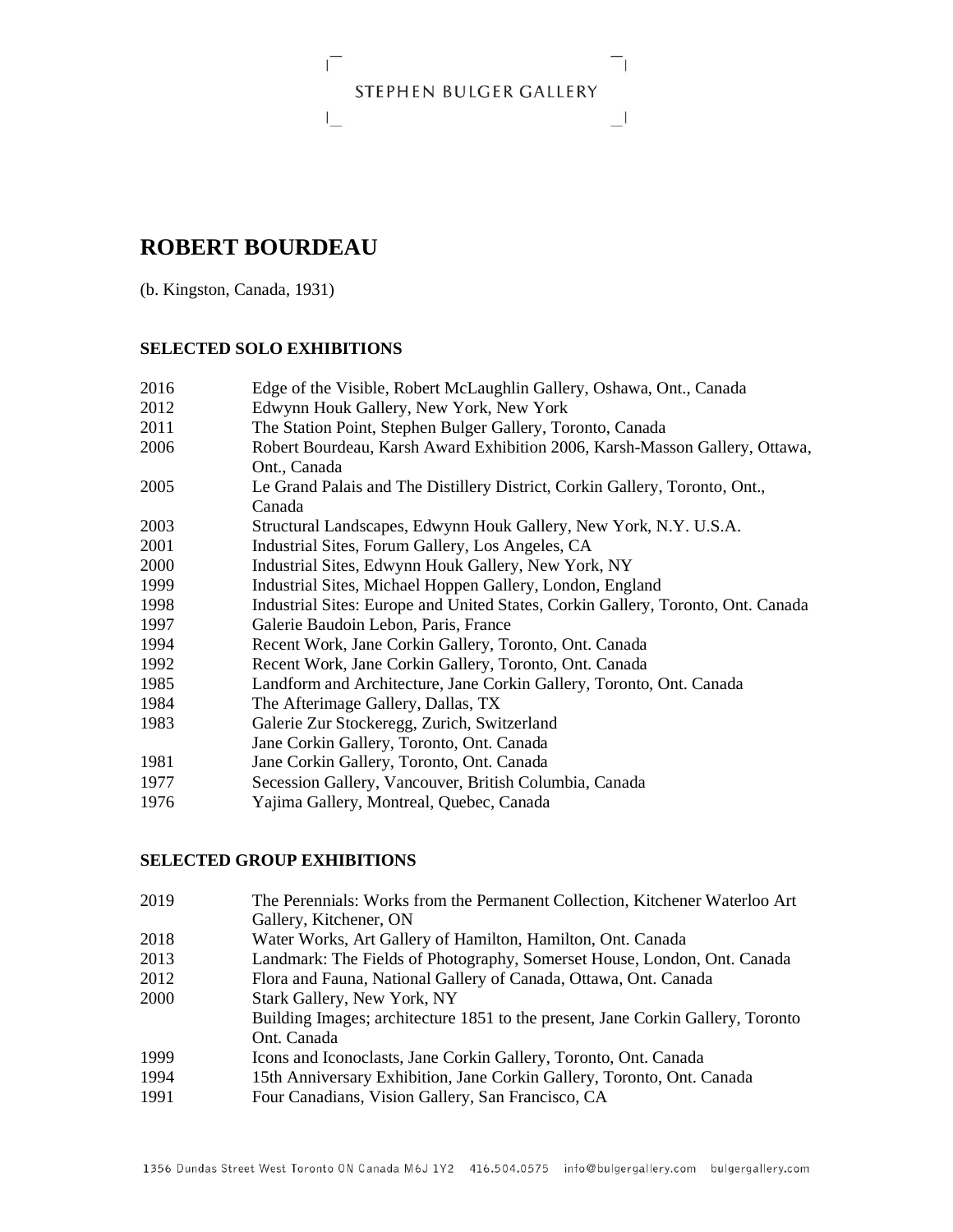| 1990 | Is There Life in the Still Life or is Nature Morte? Watson Gallery, Houston, TX |
|------|---------------------------------------------------------------------------------|
| 1987 | 10 Ways of Looking at Landscapes, Watson Gallery, Houston, TX                   |
| 1986 | Masterpieces from the Gallery Collection, Jane Corkin Gallery, Toronto, Ont.    |
|      | Canada                                                                          |
|      | Contemporary Photography, Watson Gallery, Houston, Texas                        |
| 1984 | Jane Corkin Gallery, Toronto, Ont. Canada                                       |
| 1983 | Galerie Zur Stockeregg, Zurich, Switzerland                                     |
| 1981 | Jane Corkin Gallery, Toronto, Ont. Canada                                       |
| 1976 | Witkin Gallery, New York, NY                                                    |
|      |                                                                                 |

## **SELECTED SOLO MUSEUM & PUBLIC GALLERY EXHIBITIONS**

| 2003    | New to View: Recent Acquisitions in Photography, The Art Institute of        |
|---------|------------------------------------------------------------------------------|
|         | Chicago, IL                                                                  |
|         | Confluence, Canadian Museum of Contemporary Photography, Ottawa, Ont.        |
|         | Canada                                                                       |
| 2002    | Passages on Nature: Selections from the Gary M. Bettis Collection, Boise Art |
|         | Museum, ID.                                                                  |
| 1998    | Robert Bourdeau, 49th Parallel, Centre for Contemporary Canadian Art, 420    |
|         | West Broadway, New York, NY.                                                 |
| 1997    | The Meditated Image, The Canadian Embassy, Tokyo, Japan                      |
| 1988-92 | The Meditated Image, Winnipeg Art Gallery, Manitoba, Canada                  |
|         | The Meditated Image, London Regional Art Gallery, Ont. Canada                |
|         | The Meditated Image, Edmonton Art Gallery, Alberta, Canada                   |
|         | Glenbow Museum, Calgary, Alberta, Canada                                     |
|         | Whyte Museum of Canadian Rockies, Banff, Alberta, Canada                     |
|         | Agnes Etherington Art Centre, Queen's University, Kingston, Ont. Canada      |
|         | National Gallery of Canada, Ottawa, Ont. Canada                              |
|         | Vancouver Art Gallery, British Columbia, Canada                              |
|         | Royal British Columbia Museum, Victoria, British Columbia, Canada            |
|         | 49th Parallel Gallery, New York, NY                                          |
| 1981    | Art Gallery of Ontario, Toronto, Ontario, Canada                             |
| 1980    | Landscapes, International Centre of Photography, New York, NY                |
| 1968    | Smithsonian Institution, Washington, D.C.                                    |

# **SELECTED GROUP MUSEUM & PUBLIC GALLERY EXHIBTITIONS**

| 2007 | Univers Industriel, Un parcours dans le collection du Centre Regional        |
|------|------------------------------------------------------------------------------|
|      | de la Photographie Nord Pas-de-Calais France.                                |
| 2006 | The Sixties: Photography in Question, Canadian Museum of Contemporary        |
|      | Photography, Ottawa, Ontario, Canada                                         |
|      | Univers Industriel: Centre Regional de la Photographie Nord Pas-de-Calais    |
|      | France                                                                       |
| 2001 | Bringing to Order: Form and Expression in Canadian Photographic Practice,    |
|      | Canadian Museum of Contemporary Photography, Ottawa, Ont. Canada             |
| 1999 | La surface du reel: images, CIPRA, La Premiere Rue, Briey-enforet, France    |
| 1997 | 30 Years of Collecting Photographs, National Gallery of Canada, Ottawa, Ont. |
|      | Canada                                                                       |
| 1994 | From Light to Dark, National Gallery of Canada, Ottawa, Ont. Canada          |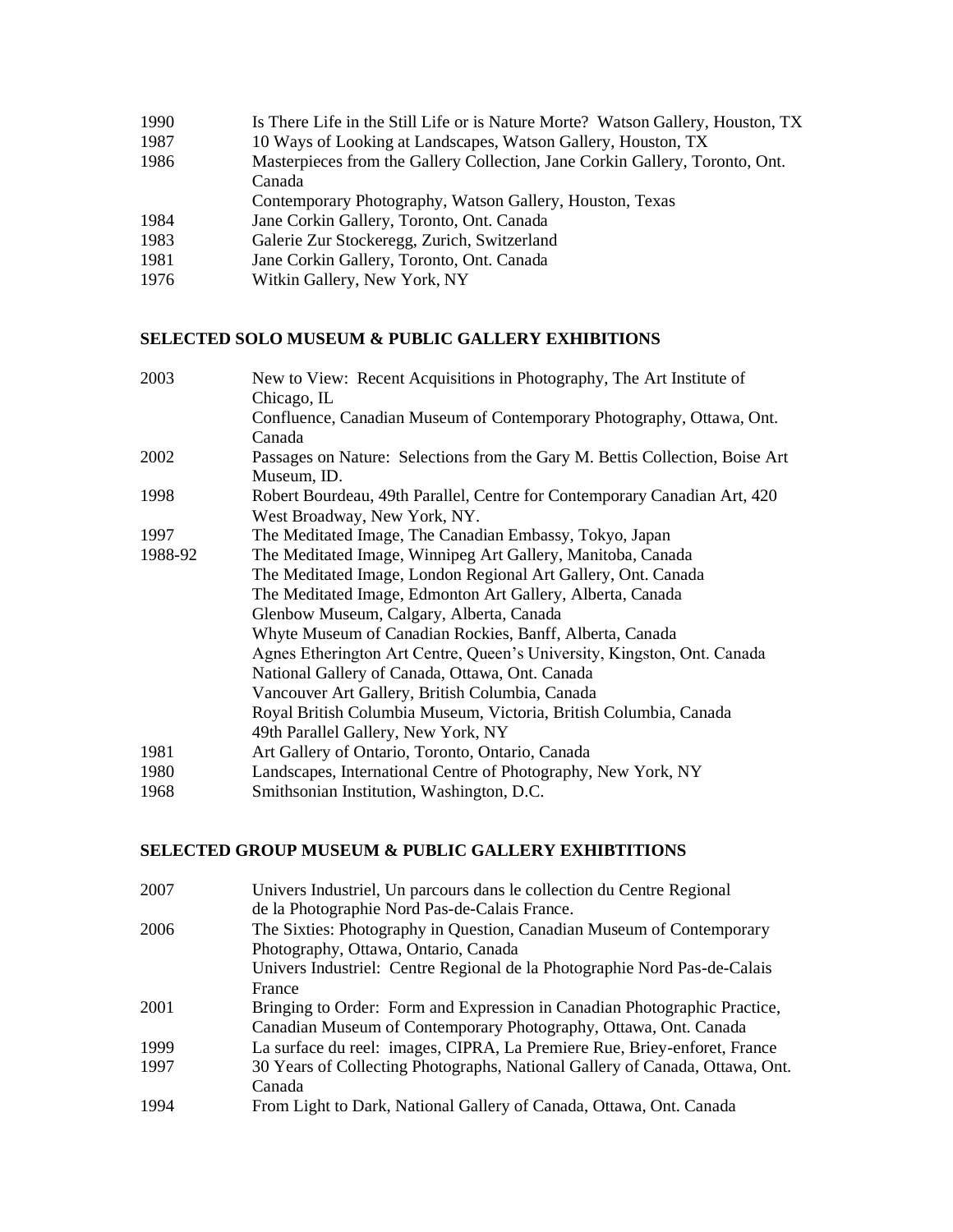| 1993    | Magicians of Light, National Gallery of Canada, Ottawa, Ont. Canada          |
|---------|------------------------------------------------------------------------------|
|         | Observing Traditions: Contemporary Photographs, National Gallery of Canada,  |
|         | Ottawa, Ontario, Canada                                                      |
| 1990-92 | Children in Photography, Dalhousie Art Gallery, Halifax, Nova Scotia, Canada |
|         | touring throughout Canada                                                    |
| 1991    | Canadian Centre for Architecture, Montreal, Quebec, Canada                   |
| 1990    | National Gallery of Canada, Ottawa, Ontario, Canada                          |
|         | Money Matters: A Critical Look at Bank Architecture, Museum of Fine Arts     |
|         | Houston, Texas, and Canadian Centre for Architecture, Montreal, Quebec,      |
|         | Canada                                                                       |
| 1981    | University of Toronto Art Gallery, Toronto, Ontario, Canada                  |
| 1975-77 | National Gallery of Canada, Ottawa, Ontario, Canada                          |
| 1974    | Chalon-sur-Saone, cultural exchange program by Canadian and French           |
|         | governments, tour: Europe, Africa and the Middle East                        |
| 1970    | The Photograph as an Object, Art Gallery of Toronto, Toronto, Ont. Canada    |
| 1968    | Hayden Gallery, Massachusetts Institute of Technology, Cambridge, MA         |

### **SELECTION MUSEUM COLLECTIONS**

Agnes Etherington Art Centre, Queens University, Kingston, Ontario, Canada Art Institute of Chicago, IL Canadian Centre for Architecture, Montreal, Quebec, Canada Canadian Museum of Contemporary Photography, Ottawa, Ontario, Canada Department of External Affairs, Ottawa, Ontario, Canada FNAC, France Gemeentemuseum Helmond, Holland George Eastman House, Rochester, NY Los Angeles County Museum of Art, CA Museum of Contemporary Art, Chicago, IL Museum of Fine Arts, Boston, MA Museum of Fine Arts, Houston, TX Museum of Photographic Arts, San Diego, CA National Gallery of Canada, Ottawa, Ontario, Canada Public Archives of Canada, Ottawa, Ontario, Canada University of Chicago, The Renaissance Society University of Toronto, Toronto, Ontario, Canada Vancouver Art Gallery, Vancouver, British Columbia, Canada

#### **SELECTED BIBLIOGRAPHY**

| 2011 | Monograph, "The Station Point", published by The Magenta Foundation and   |
|------|---------------------------------------------------------------------------|
|      | <b>Stephen Bulger Gallery</b>                                             |
| 2005 | Dault, Gary Michael, "Noble edifices brought sumptuously to life", The    |
|      | Globe and Mail, 2005                                                      |
| 2000 | Rexer, Lyle, "Robert Bourdeau: Industrial Sites", Reviewny.com, June 2000 |
|      | "Memento Mori - Photographs by Robert Bourdeau", Fortune, May 29, 2000    |
|      | Up and Down, Vereins-und Westbank Collection, Hamburg, Germany,           |
|      | 2000                                                                      |
| 1999 | "Robert Bourdeau: Industrial Sites", Queen's Quarterly 106/1, Spring 1999 |